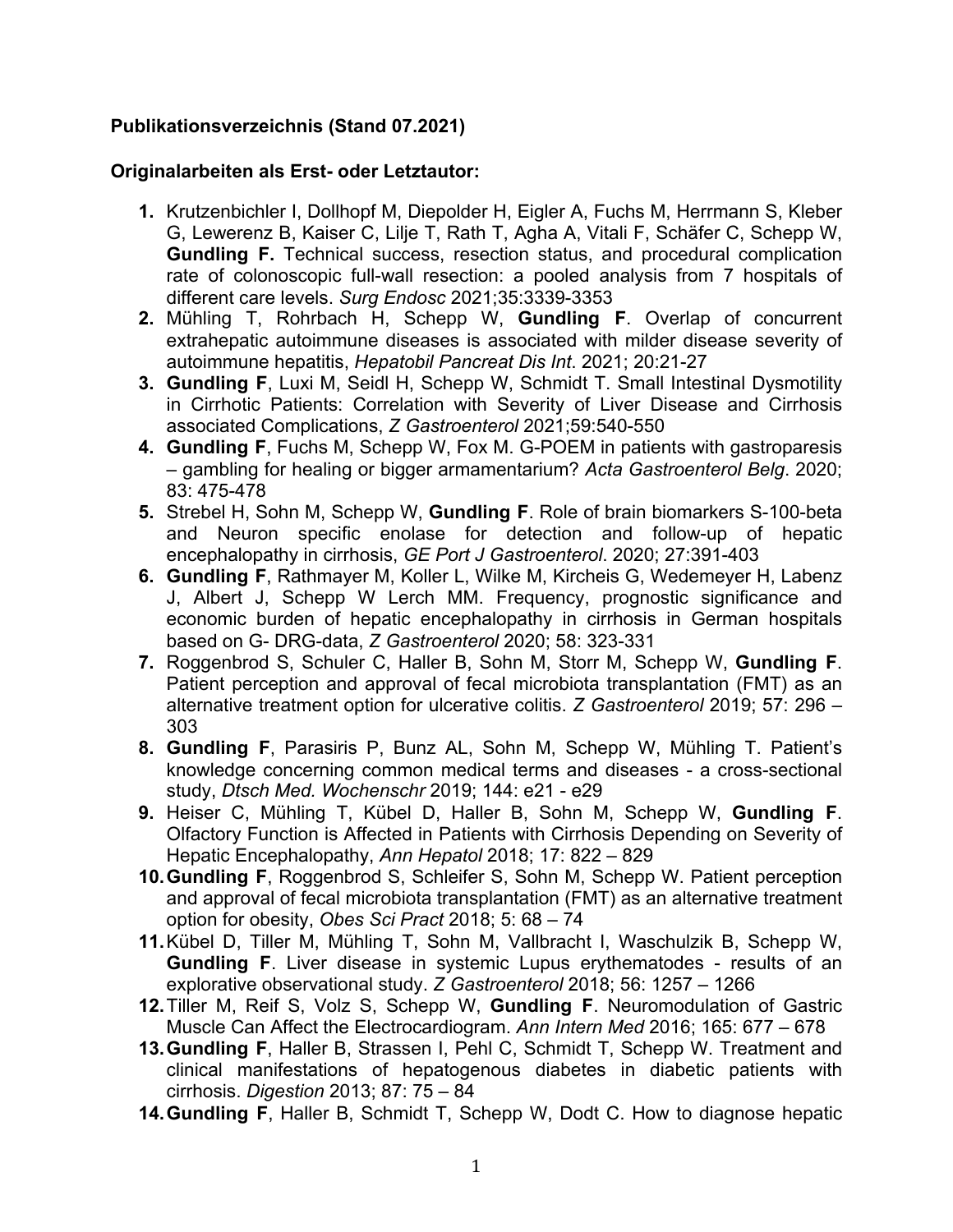encephalopathy in patients with cirrhosis in the emergency department. *Ann Hepatol* 2013; 12: 108 -114

- **15.Gundling F**, Seidl H, Schneider A, Stark T, Schepp W. Management von impaktierten Fremdkörpern im oberen Gastrointestinaltrakt bei erwachsenen Patienten – Ergebnisse einer retrospektiven Fallserie. *Z Gastroenterol* 2012; 50:1287 – 1291
- **16.Gundling F**, Hapfelmeier A, Schmidtler F, Schulte B, Pehl C, Schmidt T, Schepp W, Seidl H. Fecal Calprotectin is a useful screening parameter for hepatic encephalopathy and spontaneous bacterial peritonitis in cirrhosis. *Liver Int* 2011; 31: 1406 – 1415
- **17.Gundling F**, Seidl H, Schmidtler F, Löffler N; Strassen I, Wolf P, Pehl C, Schmidt T, Schepp W. Nonhepatic Cancer in Liver Cirrhosis: A Retrospective Study of Prevalence, Complication Rate after Specific Oncological Treatment, Follow-up and Prognostic Predictors of Outcome in 354 Patients with Cirrhosis. *Anticancer Research* 2011; 31: 2931 – 2938
- **18.Gundling F**, Schmidt T, Schepp W. Common complications of cirrhosis: do we follow too often the Casablanca strategy? *Liver Int* 2011; 31: 1598 – 1600
- **19.Gundling F**, Haller B, Schmidtler F, Löffler N, Schepp W. Frequency of cardiac arrhthmia in patients with liver cirrhosis and evaluation of associated factors. *Z Gastroenterol* 2012; 50:1149 – 1155
- **20.Gundling F**, Seidl H, Gansera L, Schuster T, Hoffmann E, Kemkes BM, Eichinger B, Gansera B, Schepp W, Schmidtler F. Early and late outcomes of cardiac operations in patients with cirrhosis: a retrospective survival-rate analysis of 47 patients over 8 years. *Eur J Gastroenterol Hepatol*. 2010; 22: 1466 – 1473
- **21.Gundling F**, Seidl H, Scalercio N, Schmidt T, Schepp W, Pehl C. Influence of gender and age on anorectal function: normal values from anorectal manometry in a large caucasian population. *Digestion* 2010; 81: 207 – 213
- **22.Gundling F**, Seidl H, Pehl C, Schmidt T, Schepp W. How close do gastroenterologists follow specific guidelines for enteral nutrition in liver cirrhosis. *Eur J Gastroenterol Hepatol*. 2009; 21:756 – 761
- **23.Gundling F**, Harms RT, Schiefke I, Schepp W, Mössner J, Teich N. Self assessment of warning symptoms in upper gastrointestinal bleeding. *Dtsch Arztebl (International)* 2008; 105: 73 – 77
- **24.Gundling F**, Seidl H, Schmidt T, Schepp W. Blood ammonia level in liver cirrhosis: a conditio sine qua non to confirm hepatic encephalopathy? *Eur J Gastroenterol Hepatol* 2008; 20: 246 – 247
- **25.Gundling F**, Reitmeier F, Tannapfel A, Schutz A, Weber A, UssmullerJ, Keim V, Mössner J, Teich N. Chronic parotitis: not another SPINKosis. *Dig Dis* 2004; 22: 292 – 295

## **Originalarbeiten als Koautor:**

- **26.**Sohn M, Agha A, Iesalnieks I, **Gundling F**, Presl J, Hochrein A, Tartaglia D, Brillantino A, Perathoner A, Pratschke J, Aigner F, Ritschl P.Damage control strategy in perforated diverticulitis with generalized peritonitis. *BMC Surg*. 2021; 21:135
- **27.**Sohn M, Agha A, Roussos D, Bloss F, Hochrein A, **Gundling F**, Iesalnieks I. Disease phenotype rather than treatment strategy impacts the long-term quality of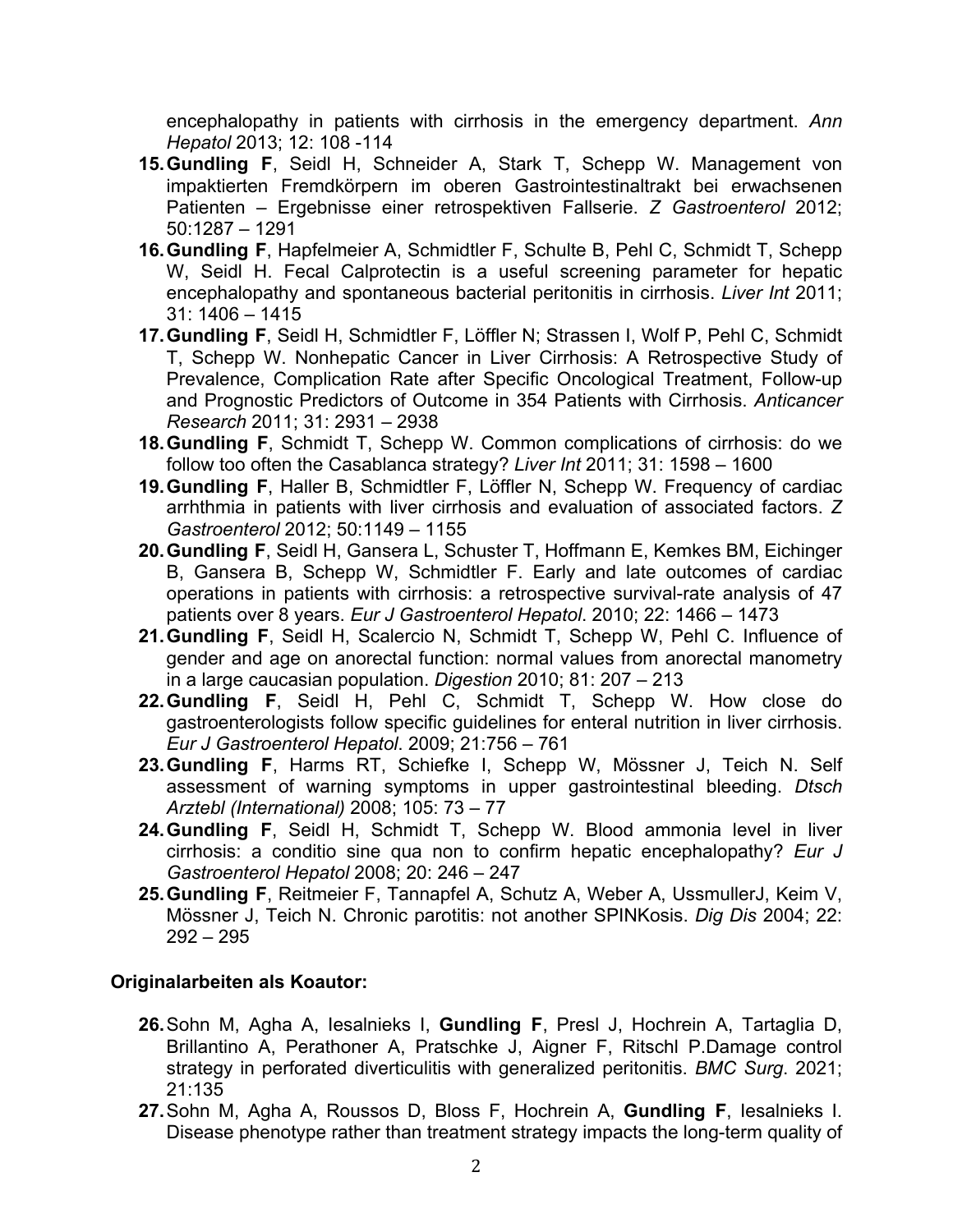life in patients with diverticular disease. *Int J Colorect Dis* 2019; 34:1749 - 1756

- **28.**Sohn M, Agha A, Trum S, Moser C, **Gundling F**, Hochrein A, Pratschke J, Aigner F, Ritschl P. Frequency of Polyps and Adenocarcinoma in Colon Interposition After Esophagectomy in Adulthood – A systematic Review. *Anticancer Res*. 2019; 39:6419 – 6430
- **29.**Dietz J, Spengler U, Müllhaupt B, Schulze Zur Wiesch J, Piecha F, Mauss S, Seegers B, Hinrichsen H, Antoni C, Wietzke-Braun P, Peiffer KH, Berger A, Matschenz K, Buggisch P, Backhus J, Zizer E, Boettler T, Neumann-Haefelin C, Semela D, Stauber R, Berg T, Berg C, Zeuzem S, Vermehren J, Sarrazin C; European HCV Resistance Study Group. (**Gundling F**, Collaborator). Efficacy of Retreatment After Failed Direct-acting Antiviral Therapy in Patients With HCV Genotype 1-3 Infections. *Clin Gastroenterol Hepatol*. 2019 Nov 6. pii: S1542- 3565(19)31260-1
- **30.**Dietz J, Susser S, Vermehren J, Peiffer KH, Grammatikos G, Berger A, Ferenci P, Buti M, Müllhaupt B, Hunyady B, Hinrichsen H, Mauss S, Petersen J, Buggisch P, Felten G, Hüppe D, Knecht G, Lutz T, Schott E, Berg C, Spengler U, von Hahn T, Berg T, Zeuzem S, Sarrazin C; European HCV Resistance Study Group (**Gundling F**, Collaborator). Patterns of Resistance-Associated Substitutions in Patients With Chronic HCV Infection Following Treatment With Direct-Acting Antivirals. *Gastroenterology* 2018; 154: 976 - 988
- **31.**Hollenbach M, Prettin C, **Gundling F**, Schepp S, Seufert J, Stein J, Rösch T, Aberle J, Feisthammel J, Petroff D, Hoffmeister A. Design of the Weight-loss Endoscopy Trial (WET): a multi-center, randomized, controlled trial comparing weight loss in endoscopically implanted duodenal-jejunal bypass liners vs. intragastric balloons vs. a sham procedure. *BMC Gastroenterol* 2018; 18: 118
- **32.**Sohn M, Agha A, Heitland W, **Gundling F**, Steiner P, Iesalnieks I. Damage control strategy for the treatment of perforated diverticulitis with generalized peritonitis. *Tech Coloproctol* 2016; 20: 577 – 83
- **33.**Seidl H, Schmidt T, **Gundling F**, Pfeiffer A. The effect of osmolarity and caloric load on small bowel motility. *Neurogastroenterol Motil* 2013; 25: e11- 16
- **34.**Gansera B, Hapfelmeier A, Brandl K, Spiliopoulos K, **Gundling F**, Eichinger W. The mosaic bioprosthesis in the aortic position: 17 years's results. *Thorac Cardiovasc Surg* 2014; 62: 26 – 34
- **35.**Pehl C, Seidl H, Scalercio N, **Gundling F**, Schmidt T, Schepp W, Labermeyer S. Accuracy of anorectal manometry in patients with fecal incontinence. *Digestion*  2012; 86: 78 – 85
- **36.**Seidl H, **Gundling F**, Pfeiffer A, Pehl C, Schepp W, Schmidt T. Comparison of small-bowel motility of the human jejunum and ileum. *Neurogastroenterol Motil*  2012; 24: e373 – 80
- **37.**Gansera B, Schmidtler F, Weingartner J, Kiask T, **Gundling F**, Hapfelmeier A, Eichinger W. Simultaneous carotid endarterectomy and cardiac surgery: early results of 386 patients. *Thorac Cardiovasc Surg* 2012; 60: 508 – 516
- **38.**Seidl H, **Gundling F**, Schepp W, Schmidt T, Pehl C. Effect of low-proof alcoholic beverages on duodenogastro-esophageal reflux in health and GERD. *Neurogastroenterol Motil* 2011; 23:145 – 150
- **39.**Seidl H, **Gundling F**, Pehl C, Kissler S, Schepp W, Schmidt T. Multiple intraluminal impedance measurement and manometry in the jejunum of healthy subjects: a new tool for diagnosis of small bowel motility. *Digestion* 2010; 81: 172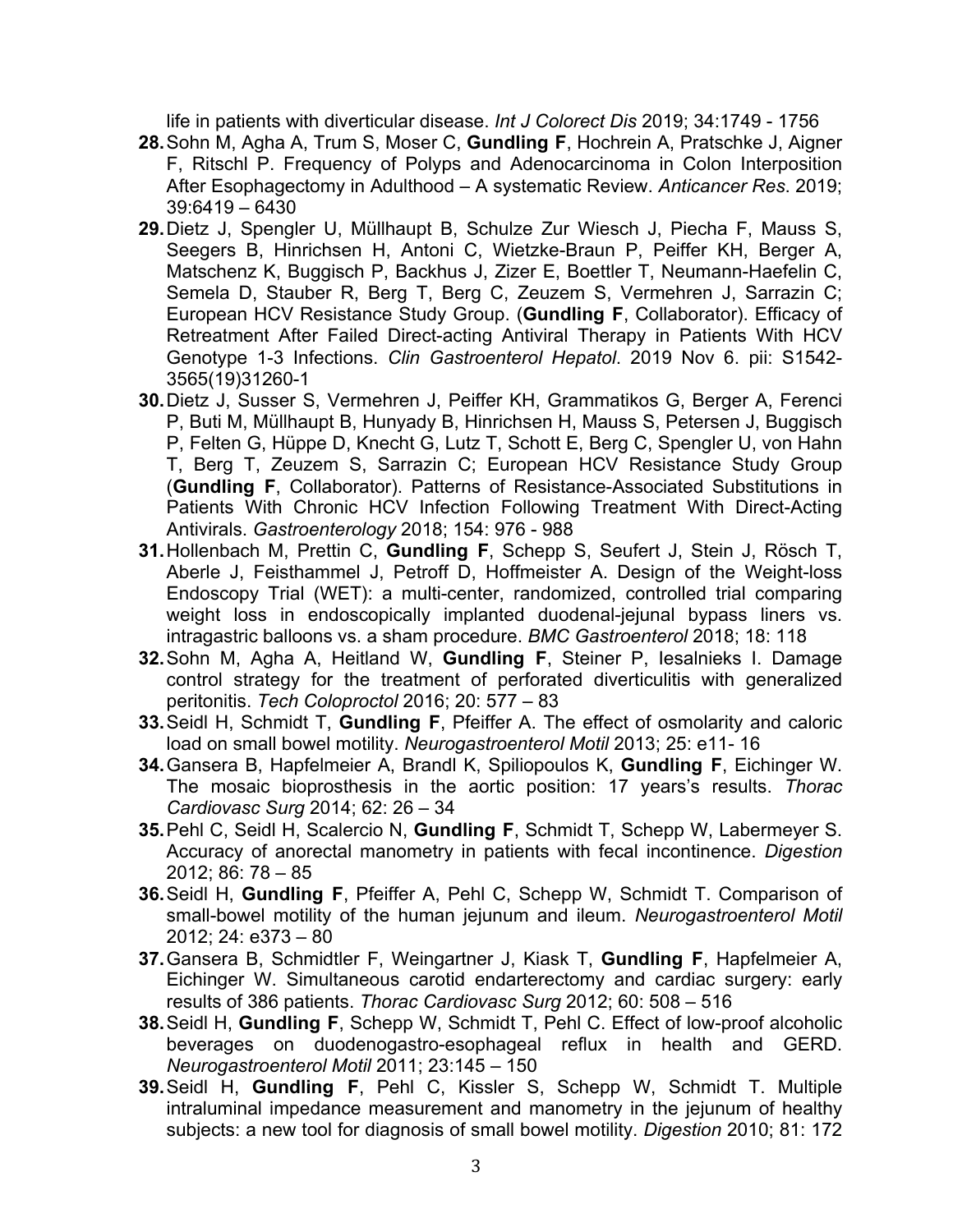– 180

- **40.**Seidl H, **Gundling F**, Pehl C, Pfeiffer A, Schepp W, Schmidt T. Small bowel motility in functional chronic constipation. *Neurogastroenterol Motil* 2009; 21: 1278 -e122
- **41.**Gaiser S, Ahler A, **Gundling F**, Kruse ML, Savkovic V, Selig L, Teich N, Tomasini R, Dagorn JC, Mössner J, Keim V, Bödeker H. Expression of mutated cationic trypsinogen reduces cellular viability in AR4-2J cells. *Biochem Biophys Res Commun* 2005; 334:7 21 – 728

#### **Publizierte Leitlinien als Koautor**

- **42.**Updated S2k-Guideline "Complications of liver cirrhosis". German Society of Gastroenterology (DGVS). Gerbes AL, Labenz J, Appenrodt B, Dollinger M, **Gundling F**, Gülberg V, Holstege A, Lynen-Jansen P, Steib CJ, Trebicka J, Wiest R, Zipprich A; Deutsche Gesellschaft für Allgemein- und Viszeralchirurgie (DGAV); Deutsche Gesellschaft für Innere Medizin e. V. (DGIM); Deutsche Gesellschaft für Infektiologie e. V. (DGI); Deutsche Gesellschaft für Pathologie e. V./Bundesverband deutscher Pathologen e. V. (DGP/BDP); Deutsche Röntgengesellschaft e. V. (DRG); Deutsche Gesellschaft für Interventionelle Radiologie und minimal-invasive Therapie (DeGIR); Deutsche Gesellschaft für Nephrologie (DGFN); Deutsche Gesellschaft für Ultraschall in der Medizin (DEGUM); Deutsche Gesellschaft für Neurologie e. V. (DGN); Deutsche Gesellschaft für Ernährungsmedizin e. V. (DGEM); Lebertransplantierte Deutschland e. V; Collaborators:. *Z Gastroenterol* 2019; 57: 611 – 680
- **43.**P. Layer, V. Andresen, H. Allescher, S. C. Bischoff, M. Claßen, S. Elsenbruch, M. Freitag, T. Frieling, M. Gebhard. M. Goebel-Stengel, W. Häuser, G. Holtmann, J. Keller, M. Kreis, W. Kruis, J. Langhorst, P. Lynen-Jansen, A. Madisch, H. Mönnikes, S. Müller-Lissner, B. Niesler, C. Pehl, D. Pohl, M. Raithel, G. Röhrig-Herzog, M. Schemann, S. Schmiedel, J. Schwille-Kiuntke, M- Storr, J. C. Preiß (**Gundling F**, Collaborator). Update S3-Leitlinie Reizdarmsyndrom: Definition, Pathophysiologie, Diagnostik und Therapie des Reizdarmsyndroms der Deutschen Gesellschaft für Verdauungs- und Stoffwechselkrankheiten (DGVS) und der Deutschen Gesellschaft für Neurogastroenterologie und Motilität (DGNM). AWMF- Registriernummer: 021/016 *(*in press)
- **44.** Beyer G, Hoffmeister A, Michl P, Gress TM, Huber W, Algül H, Neesse A, Meining A, Seufferlein TW, Rosendahl J, Kahl S, Keller J, Werner J, Friess H, Bufler P, Löhr JM, Schneider A, Lynen P, Lerch MM, Mayerle J (**Gundling F**, Collaborator). S3-Leitlinie Pankreatitis Leitlinie der Deutschen Gesellschaft für Gastroenterologie, Verdauungs-und Stoffwechselkrankheiten (DGVS, AWMF Registernummer 021 – 003; Konsultationsfassung online)

#### **Reviews als Erst- oder Letztautor:**

**45.**Schad CM, Wildner N, **Gundling F**. Endoscopic tunneling procedures in achalasia and gastroparesis. *Dtsch Med Wochenschr*. 2021;146:608 - 612 *46.*Bender MH, Hartmann L, Anemüller JR, Schepp W, **Gundling F**. Calprotectin as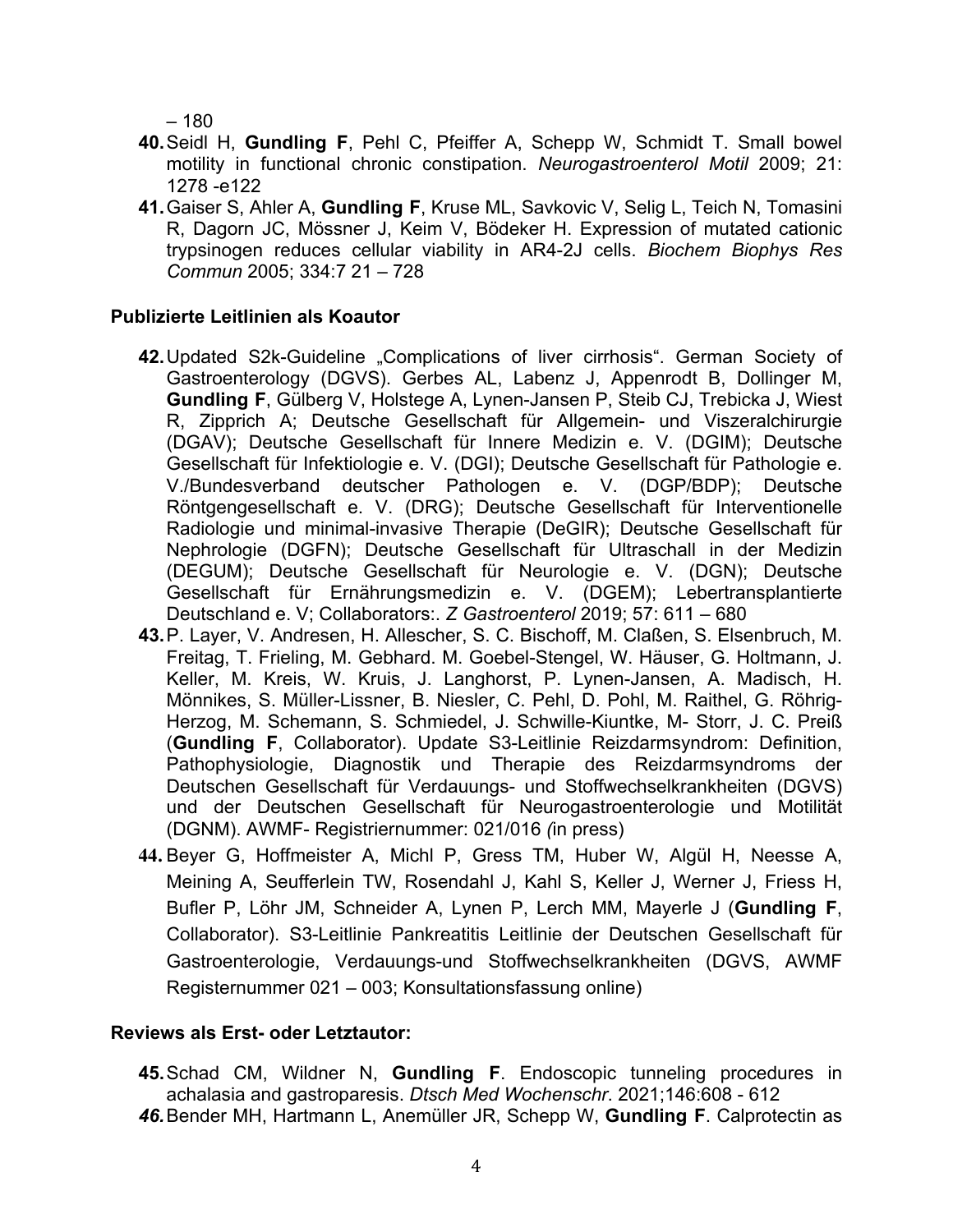diagnostic marker for hepatic encephalopathy and spontaneous bacterial peritonitis in cirrhosis, *Clin Lab* 2020; 66(6)

- *47.***Gundling F**. Mangelernährung bei Zirrhose. *Verdauungskrankheiten*, 2021**;** 39**:**  93**-**102
- **48.Gundling F**. Epidemiologie der hepatischen Enzephalopathie bei Leberzirrhose in Deutschland. *HepNet Journal 2020*
- **49.Gundling F**, Fuchs M, Schepp W, Fox M, Rösch T. G-POEM in gastroparesis another weapon in the armamentarium? *Z Gastroenterol* 2019; 57: 889 – 891
- **50.Gundling F**. Autonome Neuropathie des Gastrointestinaltrakts: Schwerpunkt Magen. *Info Diabetol* 2016; 10: 2 – 9
- **51.Gundling F**, Schepp W. Nebenwirkungen der Protonenpumpenhemmer. *Intern Praxis* 2015; 55: 275 – 285
- **52.Gundling F**, Schepp W. Diabetes und Zirrhose. *Diabetol* 2013;7: 66 74
- **53.Gundling F**, Schepp, W, Schumm-Draeger PM. Hepatogenous Diabetes in Cirrhosis. *Austr J of Clin Endocrinol and Metabol* 2013; 6: 26 – 31
- **54.Gundling F**. Chronische Lebererkrankungen und Ernährung. *Med Welt* 2011; 62: 195 – 199
- **55.Gundling F**, Seidl H, Löffler N, Strassen I, Schepp W. Metabolic disturbances in liver cirrhosis (part 2), hepatogenous diabetes: diagnostic aspects and treatment. *Dtsch Med Wochenschr* 2010; 135: 22 – 24
- **56.Gundling F**, Schepp W. Sind die verschiedenen Protonenpumpenhemmer gleichwertig? *Intern Praxis* 2010; 50: 635 – 640
- **57.Gundling F**, Schumm-Draeger PM, Schepp W. Hepatogenous diabetes diagnostics and treatment. *Z Gastroenterol* 2009; 47: 436 – 445
- **58.Gundling F**, Seidl H, Löffler N, Strassen I, Schepp W. Metabolic disturbances in liver cirrhosis (part 1) hepatic osteopathy and malnutrition. *Dtsch Med Wochenschr* 2009; 134: 2461 – 2464
- **59.Gundling F**, Schepp W. Nutrition in liver cirrhosis: diagnostic aspects and treatment. *Dtsch Med Wochenschr* 2008; 133:846 – 851
- **60.Gundling F**, Gülberg V, Schepp W, Mann J. Acute renal failure in patients with liver cirrhosis--what to do? An update. *MMW Fortschr Med* 2008 150 Suppl 1:22 – 26
- **61.Gundling F**, Pehl C. Summary of the annual meeting of the German society for neurogastroenterology and motility, March 28-30, 2008 at Castle Hohenkammer. *Z Gastroenterol 2008*; 46: 841 – 843
- **62.Gundling F**, Teich N, Strebel HM, Schepp W, Pehl C. Nutrition in liver cirrhosis. *Med Klin* (Munich). 2007; 102: 435 – 444
- **63.Gundling F**, Teich N, Pehl C, Schepp W. Invasive and non-invasive diagnostic methods for evaluation of hypovolemia in acute pancreatitis. *Z Gastroenterol*  2006; 44: 1247 – 1254
- **64.Gundling F**, Fuchs M, Schepp W. Cerebral metastases diagnostics and treatment. *Dtsch Med Wochenschr* 2005; 130: 2384 – 2388
- **65.Gundling F**, Mössner J. Management of erythropoetic and hepatic porphyries. *Dtsch Med Wochenschr* 2005; 130: 335 – 339
- **66.Gundling F**, Secknus R, Abele-Horn M, Mössner J. Pyogenic liver abscess. State-of-the-art situation for diagnosis and therapy. *Dtsch Med Wochenschr* 2004; 129: 1685 – 1688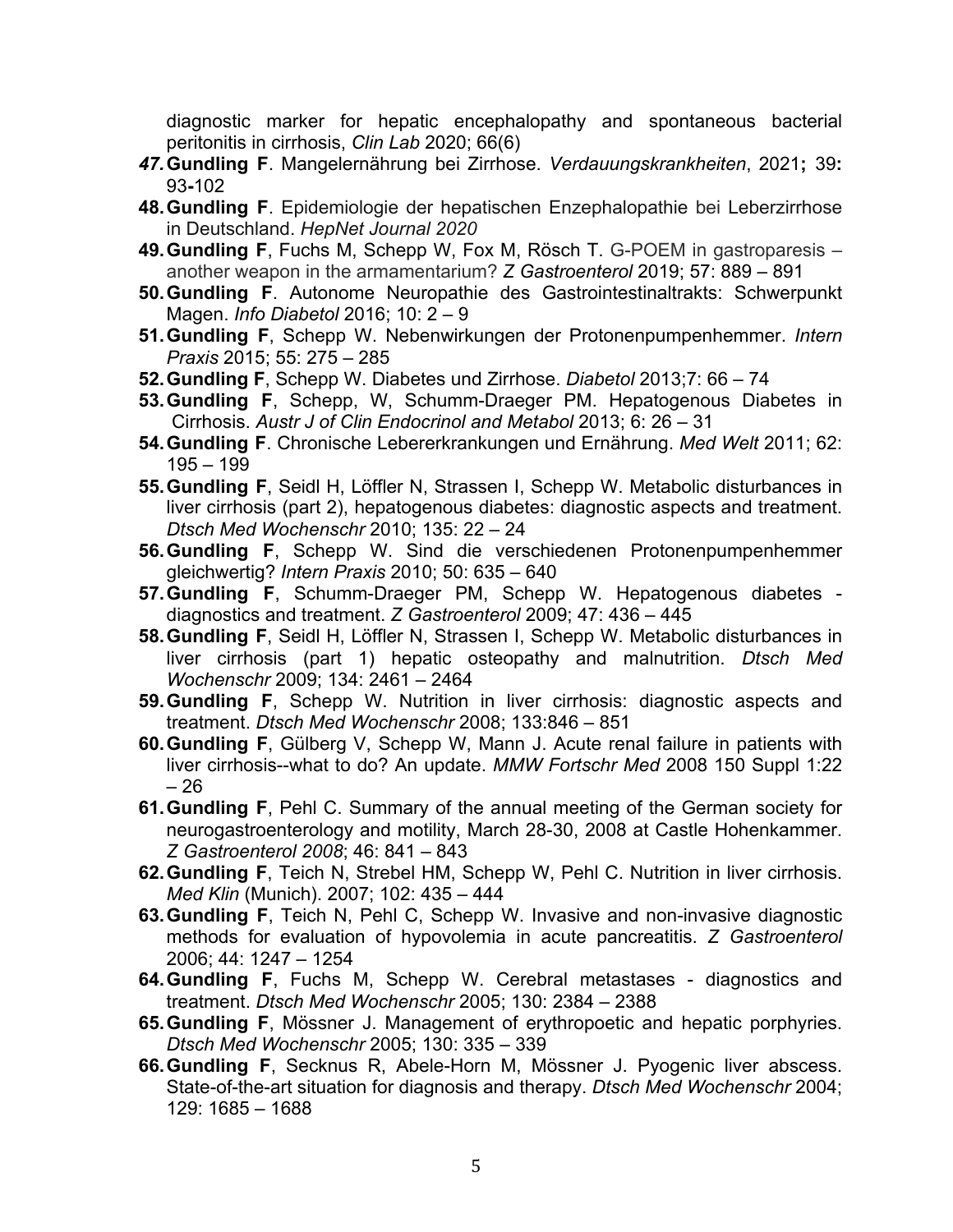#### **Letters als Erstautor:**

- **67.Gundling F**, Tiller M, Schepp W. Correspondence: Esophageal balloon tamponade vs esophageal stent in controlling acute refractory variceal bleeding: A multicenter RCT. *Hepatology* 2017; 65:2120-2121
- **68.Gundling F**, Schepp W. Acute esophageal variceal bleeding balloon tamponade or esophageal stent? *Z Gastroenterol* 2017; 55: 207 – 208
- **69.Gundling F**, Tiller, M, Agha, A, Schepp, W, Iesalnieks I. Successful autologous fecal transplantation for chronic diversion colitis. *Tech Coloproctol* 2015; 19: 51 – 52
- **70.Gundling F**, Schmidt T, Schepp W. Abdominal wall hernias as complications of cirrhosis: authors' reply. *Liver Int* 2012; 32: 520
- **71.Gundling F**, Fried M, Schepp W. Gastroenterologische Notfälle. *Gastroenterologe* 2012; 7: 85 – 86
- **72.Gundling F**, Schepp W. Risk reduction of hepatocellular carcinoma by metformin - time for a change of paradigm? *Z Gastroenterol* 2012; 50:232 – 233
- **73.Gundling F**, Schepp W, Schumm-Draeger PM. Hepatogenous diabetes in cirrhosis: academic sport or a neglected disease? *Exp Clin Endocrinol Diabetes*  2012; 120: 469 – 471
- **74.Gundling F**; Schepp W. Rifaximin in remission therapy in patients with cirrhosis and hepatic encephalopathy. *Z Gastroenterol* 2011; 49: 1345 – 1346
- **75.Gundling F**, Schepp W. Diagnosis of minimal hepatic encephalopathy in liver cirrhosis: value of critical flicker frequency. *Z Gastroenterol* 2008, 46: 297 – 299
- **76.Gundling F**, Schepp W. How effective are medical published guidelines in everyday clinical practice? *Versicherungsmed* 2008, 60: 84-85

## **Reviews als Koautor:**

- **77.**Kahaly GJ, Zimmermann J, Hansen MP, **Gundling F**, Popp F, Welcker M. Endocrinology and interdisciplinary consultation in internal medicine : Illustrated using the example of polyglandular autoimmune syndrome. *Internist* (Berl) 2017; 58: 308 - 328
- **78.**Tiller M, Schepp, W, **Gundling F**. Gastroparesis: Critical consideration of therapeutic management. *Internist* (Berl) 2015; 56: 1088 – 1090
- **79.**Tiller M, Schepp W, **Gundling F**. Gastric Electric Stimulation for Gastroparesis a prospective observational study. *Z Gastroenterol* 2015; 53: 603 – 605
- **80.**Tiller M, Schepp W, **Gundling F**. Pump system for peritoneal-vesical ascites drainage. *Dtsch Med Wochenschr* 2014; 139: 2470
- **81.**Seidl H, Schmidt T, Helmberger T, **Gundling F**, Nerlich A, ScheppW. Mesenteric inflammatory veno-occlusive disease (MIVOD) -- an underdiagnosed disease? *Z Gastroenterol* 2010; 48: 482 – 485

## **Case Reports als Erstautor:**

**82.Gundling F**, Nerlich A, Heitland W, Schepp W. Neuroendocrine pancreatic carcinoma after initial diagnosis of acute postpartal coeliac disease in a 37- year old woman – fatal coincidence or result of a neglected disease? *Anticancer Res*  2014; 34: 2449 – 2454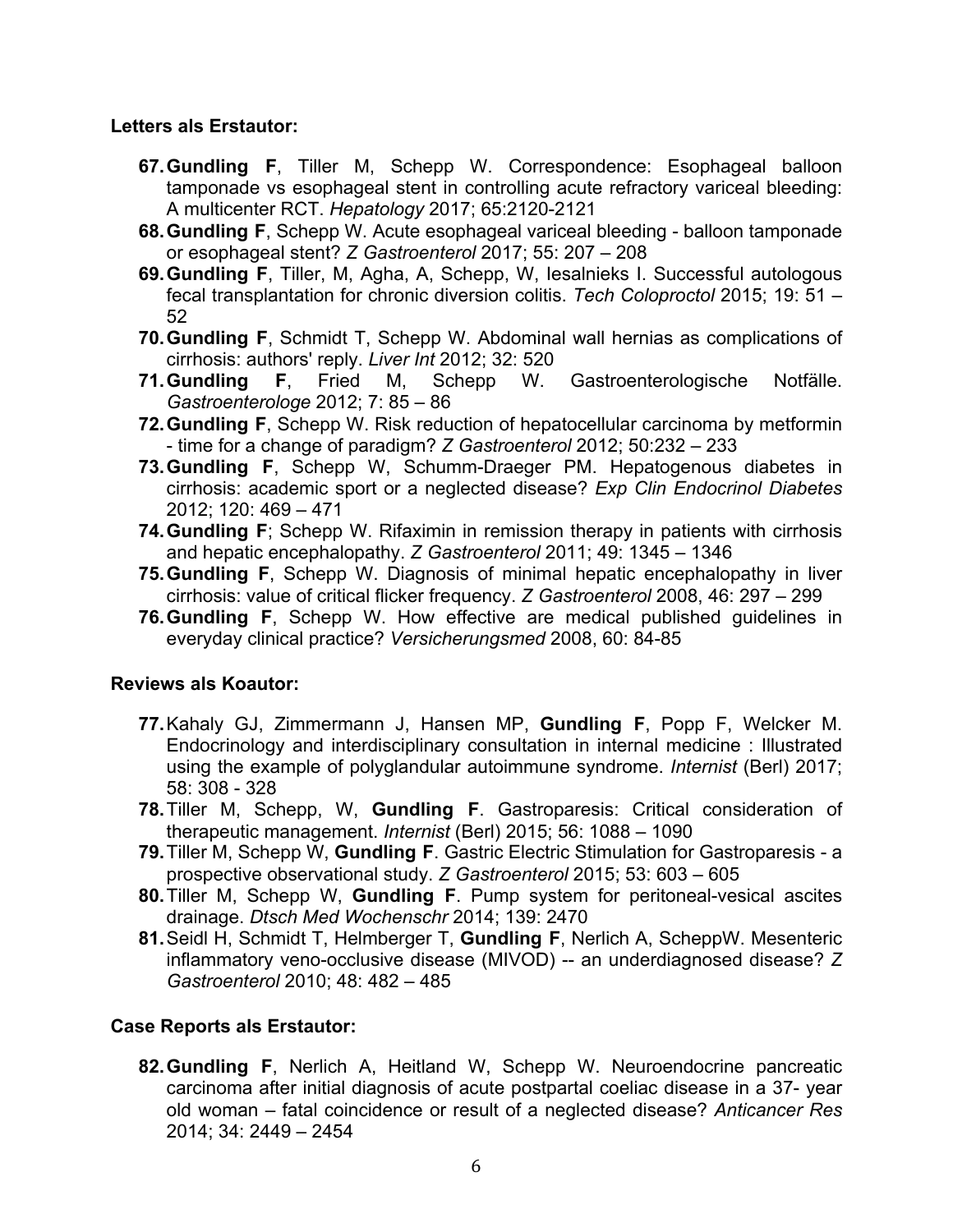- **83.Gundling F**, Schepp W, Fuchs M. Abdominal pain after consumption of a Bavarian beef roulade in a 45-year-old patient. GI snapshot. *Gastroenterology* 2011; 141: 810, 1127
- **84.Gundling F**, Rohrbach H, Helmberger T, Schepp W. Seltene Ursache für einen schmerzlosen Ikterus bei einem 68 Jahre alten Patienten. *Gastroenterologe*  2013; 8: 533 – 537
- **85.Gundling F**, Schepp W. 25-jährige russische Patientin mit blind endendem Bulbus duodeni. *Gastroenterologe* 2012; 7: 41 – 43
- **86.Gundling F**, Gemeinhard M, Nerlich A, Schneider A, Schepp W. A rare cause for painless jaundice in a 38-year old patient. *Zentralbl Chir* 2012; 137: 65 – 68
- **87.Gundling F**, Helmberger T, Schepp W. 78-jähriger Patient mit duodenaler Perforation und erhöhten Cholestaseparametern. *Gastroenterologe* 2009; 4: 446 – 449
- **88.Gundling F**, Helmberger T, Schepp W. Duodenal perforation due to a gallstone in small intestinal gallstone ileus: "Bouveret's syndrome". *Turk J Gastroenterol*  2009; 20:232 – 233
- **89.Gundling F**, Wittenburg H, Tannapfel A, Mossner J. Neurological presentation of Whipple's disease after long-term antibiotic treatment: a case report. *J Med Case Reports* 2008;2: 191
- **90.Gundling F**, Rohrbach H, Nerlich A, Schepp W. Herpes simplex virus esophagitis in an immunodeficient patient with non-small-cell lung cancer following disseminated herpes zoster: a rare presentation. *Endoscopy* 2008; 40 Suppl 2: E157-158
- **91.Gundling F**, Tiller M, Fuchs M, Schepp W. Immune mediatedhaemolytic anemia under oxaliplatin. *Z Gastroenterol* 2008; 46:695 – 699
- **92.Gundling F**, Tiller M, Fuchs M, Schepp W. Immune mediated hemolytic anemia under oxaliplatin. *Z Gastroenterol* 2008; 46:695 – 699
- **93.Gundling F**, Rohrbach H, Schepp W. 61-jährige Patientin mit mikrozytärer Anämie und Leistungsminderung. *Gastroenterologe* 2008; 3: 330 – 333
- **94.Gundling F**, Helmberger T, Heitland W, Schepp W. 69-jähriger Patient mit chronischer Pankreatitis und rezidivierendem ausgeprägten linksseitigen Pleurarerguss. *Gastroenterologe*; 2008; 3: 408 – 411
- **95.Gundling F**, Rohrbach H, Schepp W. Cholestatic hepatitis in situs inversus abdominalis. *Praxis* (Bern 1994). 2007; 96: 1029 – 1033
- **96.Gundling F**, Nerlich A, Heitland WU, Schepp W. Biliary manifestation of Erdheim-Chester disease mimicking Klatskin's carcinoma. *Am J Gastroenterol* 2007; 102:  $452 - 454$
- **97.Gundling F**, Tillmann HL, Schmidt O, Brennenstuhl M, Nerlich A, Schepp W. Severe intrahepatic cholestasis in a 66-year old male patient with medically treated atrial fibrillation. *Internist* (Berl) 2005; 46: 1038 – 1042
- **98.Gundling F**, Zillinger C, Schmidt T, Ingrisch H, Heitland W, Nerlich A, Schepp W. A 67-year-old patient with diarrhoea and constipation without any pathological findings in virtual colonoscopy. *Z Gastroenterol* 2005; 43: 455 – 459
- **99. Gundling F**, Fuchs M, Nowak L, Antoni D, Hoffmann E, Schepp W. "latrogenic acute coronary syndrome"--59 year old patient with adenocarcinoma of ascending colon and stenocardia while receiving adjuvant chemotherapy with 5 fluorouracil. *Z Gastroenterol* 2006; 44: 975-979
- **100. Gundling F**, Secknus R, Tröltzsch M, Borte G, Mössner J. Pyogenic liver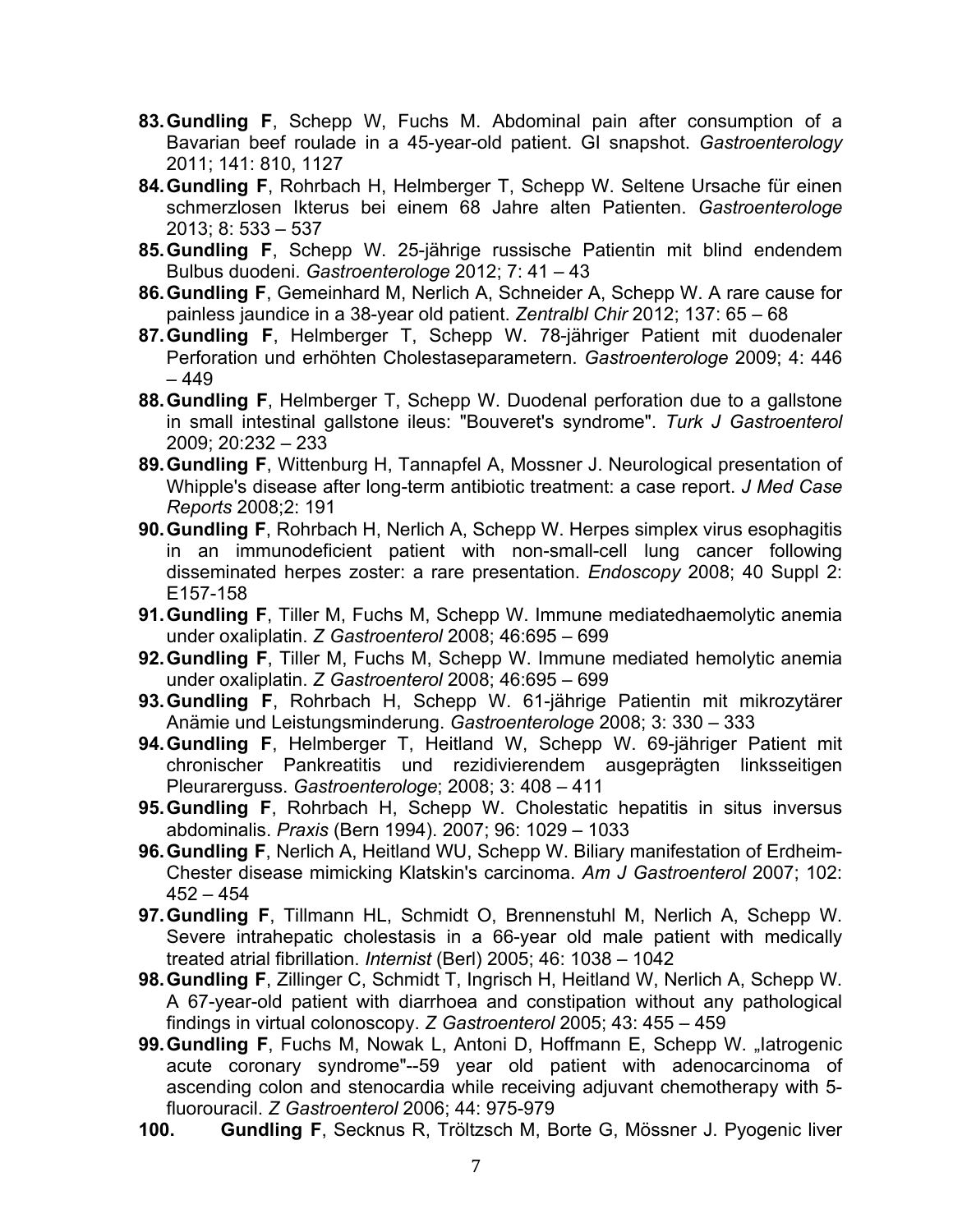abscess in chronic alcoholic pancreatitis. *Dtsch Med Wochenschr*. 2004; 129: 1679 – 1682

**101. Gundling F**, Kreth F, Tröltzsch M, Tannapfel A, Bödeker H, Mössner J. Unclear liver fibrosis in a 42-year-old patient with polycythemia vera. *Internist*  (Berl) 2004; 45: 1293 – 1298

## **Case Reports als Koautor:**

- **102.** Mühling T, **Gundling F**, Helmberger T, Schepp W. Traveler's Diarrhea, vision abnormalities and unsteady gait in a young woman *Z Gastroenterol* 2017; 55: 379 – 382
- **103.** Tiller M, **Gundling F**, Schepp W, Fuchs M. Seventy-two Cycles of FOLFIRINOX: Long Term Treatment in a Patient with Metastatic Adenocarcinoma of the Pancreatic Tail. *JOP* 2015; 16: 205 – 208
- **104.** Tiller M, Schepp W, **Gundling F**, Tuerck J. Chronic pancreatitis caused by a swallowed orthodontic device. *Endoscopy* 2014; 46 Suppl 1 UCTN: E667 – 8
- **105.** Tiller M, Rohrbach H, Schepp W, **Gundling F**. Stomaprolaps mit auffälligem Hautulkus bei einer 77-jährigen Patientin mit Colitis ulcerosa. *Gastroenterologe* 2015; 10: 43 – 46
- **106.** Tiller M, Schepp W, **Gundling F**, Tuerck J. Chronic pancreatitis caused by a swallowed othodontoc device. *Endoscopy* 2014;46 Suppl 1 UCTN: E667 – 668
- **107.** Tiller M, **Gundling F**, Rohrbach H, Melzner B, Schneider A, Schepp W. Severe anemia and chronic alcohol abuse lacking signs of gastrointestinal bleeding in a 40- year-old. *Internist* (Berl) 2010; 51: 88 – 93

## **Buchbeiträge:**

- **108. Gundling F**. Ikterus. In: Gries A, Seekamp A, Christ M, Dodt C (Hrsg.) Klinische Notfall- und Akutmedizin. Medizinisch Wissenschaftliche Verlagsgesellschaft, Berlin 2020, S. 265 – 270
- **109. Gundling F**, W. Schepp. Ulcus ventriculi- und Ulcus duodeni-Krankheit. In: T. Sauerbruch et al. (Herausgeber), Therapie-Handbuch – Jahrbuch 2018, Elsevier Urban & Fischer, 2018, S. 310 – 317
- **110. Gundling F**. Hereditäre Pankreatitis. In: Herold, Gerd. Innere Medizin. Eine Vorlesungsorientierte Darstellung. 2013, S. 502
- **111. Gundling F**, Schepp W. Magensekretion, Gastrin-, Sekretin-Gastrin-Test. In: Gastroenterologische Funktionsdiagnostik. Eds. W. Fischbach et al., 2005 Syllabus Band, pp.106 – 112
- **112. Gundling F**, Lüneberg E, and M. Frosch. Mechanisms of serum resistance in *Legionella pneumophila*: Comparison of wild-type and mutant strains af- ter phase variation of bacterial surface structures. In: *Legionella*, I. Pathogenesis. Eds. R. Marre et al., 2002 ASM Press, Washington D.C., pp. 60 - 63

## **Publizierte wissenschaftliche Abstracts als Erst- oder Letztautor (ab 2015):**

1. Krutzenbichler I, Dollhopf M, Hermann S, Vitali F, Rath T, Kaiser C, Eigler A, Lewerenz B, Fuchs M, Schepp W, Lillje T, Diepolder H, **Gundling F**. Technischer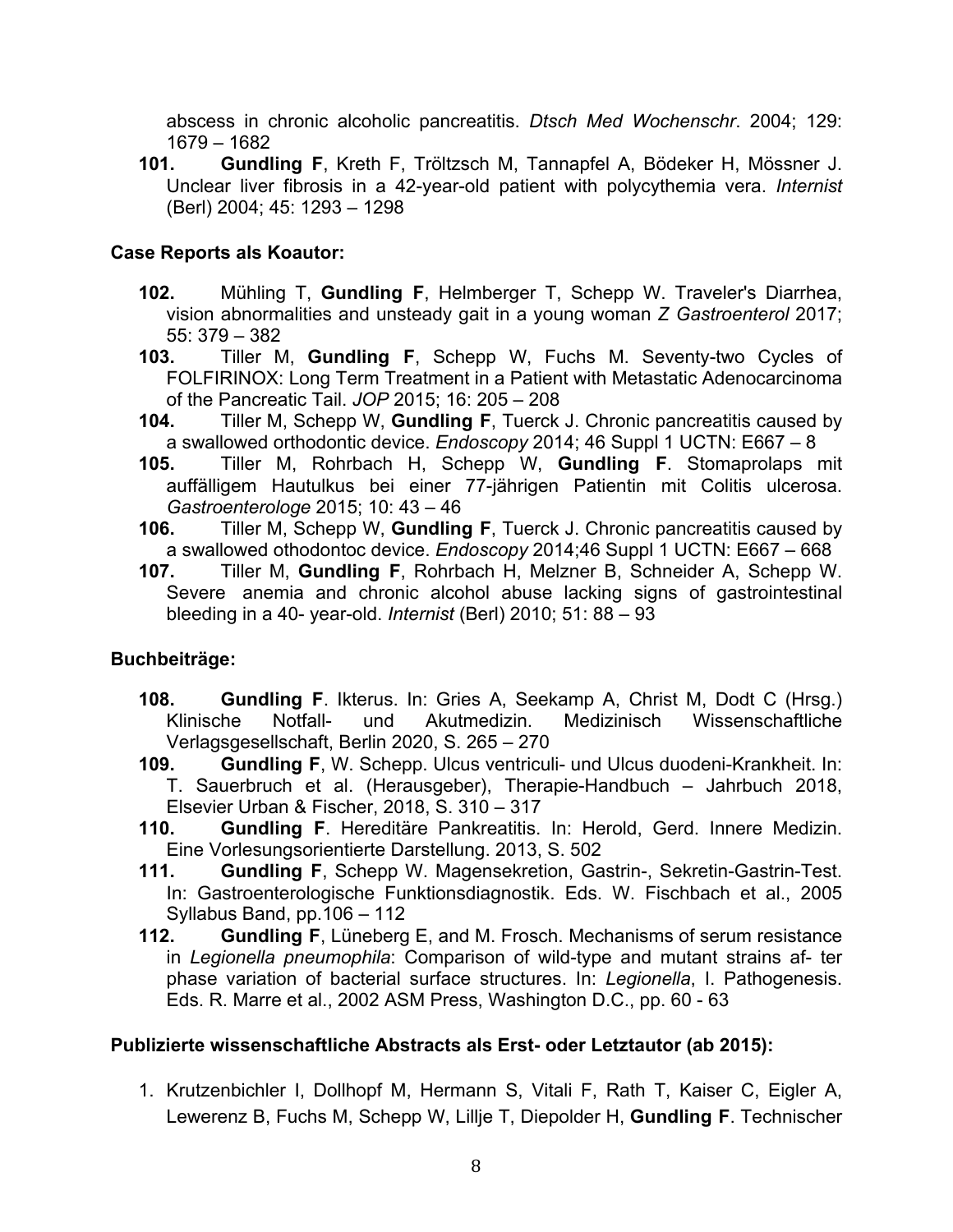Erfolg, Resektionsstatus sowie prozedurale Komplikationensrate der endoskopischen Vollwandresektion mittels "Full Thickness Resection Device" (FTRD) - Ergebnisse einer gepoolten Analyse aus verschiedener Kliniken, *Z Gastroenterol* 2019; 57(09): e360 (DOI: 10.1055/s-0039-1695568)

- 2. Rathmayer M, Schmidt A, Schepp W, Heinlein W, Albert JG, **Gundling F**. Ökonomische Analyse der endoskopischen Vollwandresektion. *Z Gastroenterol*  2019; 57(09): e346 (DOI: 10.1055/s-0039-1695531)
- 3. Krutzenbichler I, Fuchs M, Lewerenz B, Leimbach T, Nehrlich A, Schepp W, **Gundling F.** Anwendung der endoskopischen Vollwandresektion mithilfe des "full thickness resection device" (FTRD) bezüglich technischer Erfolgsrate sowie prozeduraler Komplikationen – eine Single Centre Studie. *Z Gastroenterol* 2018; 56(08): e377-e378 (DOI: 10.1055/s-0038-1669130)
- 4. Anemüller J, Rathmayer M, Heinlein W, Rohrbach H, Lerch M, W Schepp W, **Gundling F**. Ergebnisqualität und ökonomische Analyse der digitalen Cholangioskopie. *Z Gastroenterol* 2018; 56(08): e358 (DOI: 10.1055/s-0038- 1669076)
- 5. von Rebay N, Tiller M, Müller T, Agha A, Schepp W. **Gundling F**. Klinisches Ansprechen unter elektrischer Stimulationstherapie des Magens – eine retrospektive Single center Studie. *Z Gastroenterol* 2018; 56(08): e344 (DOI: 10.1055/s-0038-1669037)
- 6. Trum S, Sohn M, Agha A, Schepp W, **Gundling F**. Mucosale Intervalläsionen in Koloninterponaten nach Ösophagektomie: eine Fallserie und ein Review der aktuellen Literatur. *Z Gastroenterol* 2018; 56(08): e363 (DOI: 10.1055/s-0038- 1669091)
- 7. **Gundling F**, Rathmayer M, Koller K, Kircheis G, Labenz J, Lerch M, Schepp W. Prävalenz, Mortalität und ökonomische Auswirkungen der hepatischen Enzephalopathie bei Leberzirrhose in deutschen Krankenhäusern auf der Basis von DRG-Kostendaten. *Z Gastroenterol* 2018; 56(08): e272 (DOI: 10.1055/s-0038-1668844)
- 8. Parasiris, P, Mühling T, Haller B, Schepp W, **Gundling F**. Verstehen Patienten im Anamnesegespräch die Fragen ihrer Ärzte? Kenntnisstand von Patienten bezüglich häufiger medizinischer Begriffe und Krankheitsbilder – eine Querschnittsstudie. *Z Gastroenterol* 2018; 56(08): e388 (DOI: 10.1055/s-0038- 1669159)
- 9. Roggenbrod, S, Schepp W, **Gundling F**. Akzeptanz der Stuhltransplantation als alternativer Therapieversuch bei Patienten mit Adipositas. Viszeralmedizin 2018, 73. Jahrestagung der DGVS und 12. Herbsttagung der DGAV, München, 13.09.2018. *Z Gastroenterol* 2018; 56(08): e349 (DOI: 10.1055/s-0038-1669051)
- 10.Schatke, A, Schneider A, Gemeinhardt M, **Gundling F**, Schepp W. Ergebnisse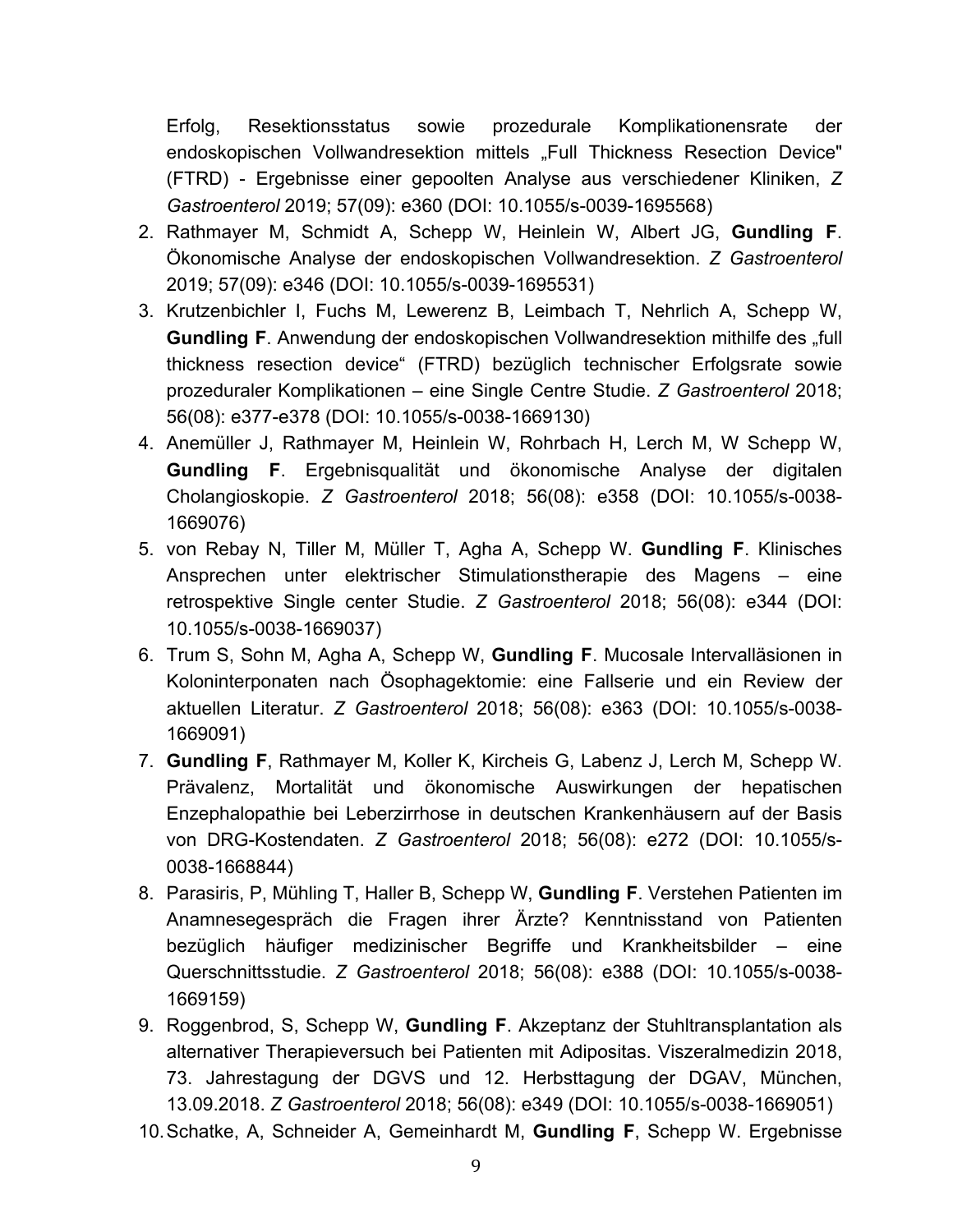der Koloskopie-Vorbereitung mit PEG-Ascorbat [Moviprep®] – "real world"-Daten einer prospektiven Studie. *Z Gastroenterol* 2018; 56(08): e354 (DOI: 10.1055/s-0038-1669065)

- 11.Roggenbrod S, Schuler C, Haller B, Schepp W, **Gundling F**. Akzeptanz der Stuhltransplantation als alternativer Therapieversuch bei Patienten mit Colitis ulcerosa. *Z Gastroenterol* 2017; 55: e57-e299 (DOI: 10.1055/s-0037-1604879)
- 12.Tiller M, Selhorst G, Antoni D, Schepp W, **Gundling F**. Detektion von Plättchenfunktionsstörungen bei Zirrhotikern mittels multiple electrode aggregometry. *Z Gastroenterol* 2016; 54 (KV259, DOI: 10.1055/s-0036-1587035)
- 13.Kübel D, Vallbracht I, Schepp W, Tiller M, **Gundling F**. Hepatopathie bei systemischem Lupus Erythematodes: eine retrospektive Kohortenstudie. *Z Gastroenterol* 2016; 54 (KV274, DOI: 10.1055/s-0036-1587050)
- 14.Tiller M, Bender M, Schepp W, **Gundling F**. Motor Deficit of Hand and Arm Movements in Manifest Hepatic Encephalopathy Before and After Therapy With L-Ornithin-L-Aspartat. *Gastroenterology*, Vol. 150, Issue 4, S1118 (Su1517)
- 15.Tiller M, Leimbach T, Bender M, Schepp W, **Gundling F**. Small Intestinal Motility in Cirrhotic Patients With Ascites: Analysis of Disturbances, Relationship Between Motility Abnormalities and Complications of Cirrhosis. *Gastroenterology*, Vol. 150, Issue 4, S905 (Tu1442)
- 16.Tiller M, Müller-Kriesell T, Bender M, Agha A, Schepp W, **Gundling F**. Elektrische Neurostimulation bei Gastroparese – eine retrospektive Single Centre Studie, *Z Gastroenterol* 2015; 53 (K8, DOI: 10.1055/s-0035-1558913)
- 17.Tiller M, Schepp W, **Gundling F**. EKG-Artefakt durch gastralen Elektrostimulator. *Z Gastroenterol* 2015; 53 (K9, DOI: 10.1055/s-0035-1559271)
- 18.Tiller M, Müller-Kriesell T, Bender M, Agha A, Schepp W, **Gundling F**. Klinisches Ansprechen unter elektrischer Stimulationstherapie des Magens – eine retrospective Single-Centre-Studie. *Z Gastroenterol* 2015; 53 (KG243, DOI: 10.1055/s-0035-1559269)
- 19.Bender M, Jarosch A, Tiller M, Bunz A, Nerlich A, Schepp W, **Gundling F**. Prävalenz von assoziierten Autoimmunerkrankungen bei Autoimmunhepatitis – eine retrospective Single Centre-Studie. *Z Gastroenterol* 2015; 53 (KG097, DOI: 10.1055/s-0035-1559123)
- 20.Tiller M, Müller-Kriesell T, Bender M, Agha A, Schepp W, **Gundling F**. Elektrische Neurostimulation bei Gastroparese – eine retrospektive Single Centre Studie (Deutsche Gesellschaft f. Neurogastroenterologie und Motilität 2015, 13.- 15. February, Freising, Germany)
- 21.Bender M, Tiller T, Heiser C, Haller B, Schepp W, **Gundling F**. Olfaktorische Funktionsprüfung bei Patienten mit Leberzirrhose: ein neues Tool für die